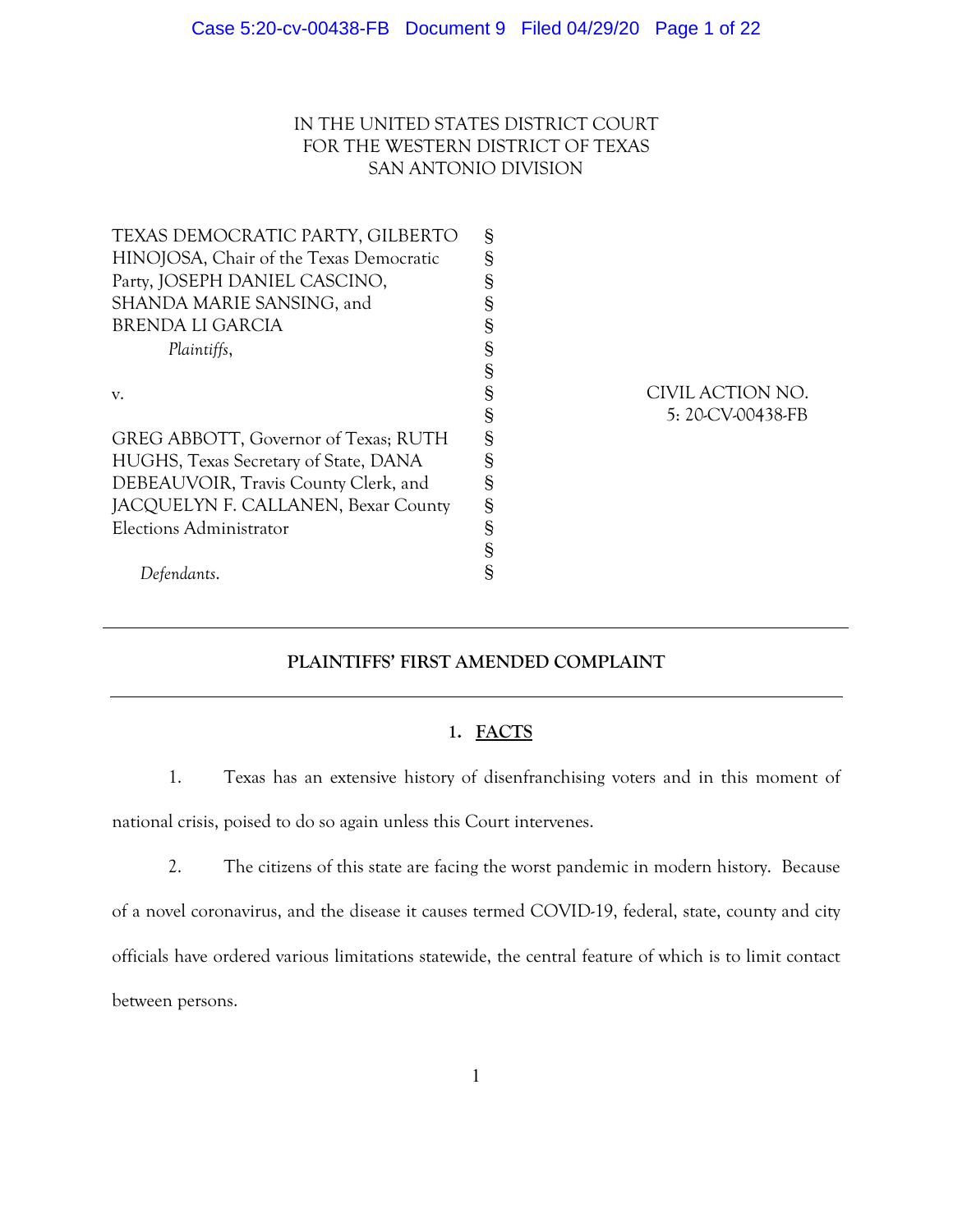# Case 5:20-cv-00438-FB Document 9 Filed 04/29/20 Page 2 of 22

3. Public Health Officials warn that government ordered "social distancing" will probably be in effect, in whole or in part, for a number of months and, even after it is lifted, will in all likelihood be re-imposed at additional intervals.

4. Researchers at Harvard University describe three potential scenarios of upcoming events and all of them would include a significant barrier to wide-scale in-person voting.<sup>[1](#page-1-0)</sup>

5. An influential report from the Imperial College in the United Kingdom<sup>[2](#page-1-1)</sup> that seemingly convinced the President of the United States to view the coronavirus as a public health emergency rather than a "hoax," sets out some startling facts about the severity and longevity of the crisis facing the public.

<span id="page-1-0"></span><sup>1</sup> <https://ethics.harvard.edu/when-can-we-go-out>

<span id="page-1-1"></span><sup>2</sup> [https://www.imperial.ac.uk/media/imperial-college/medicine/sph/ide/gida-fellowships/Imperial-College-](https://www.imperial.ac.uk/media/imperial-college/medicine/sph/ide/gida-fellowships/Imperial-College-COVID19-NPI-modelling-16-03-2020.pdf)[COVID19-NPI-modelling-16-03-2020.pdf](https://www.imperial.ac.uk/media/imperial-college/medicine/sph/ide/gida-fellowships/Imperial-College-COVID19-NPI-modelling-16-03-2020.pdf)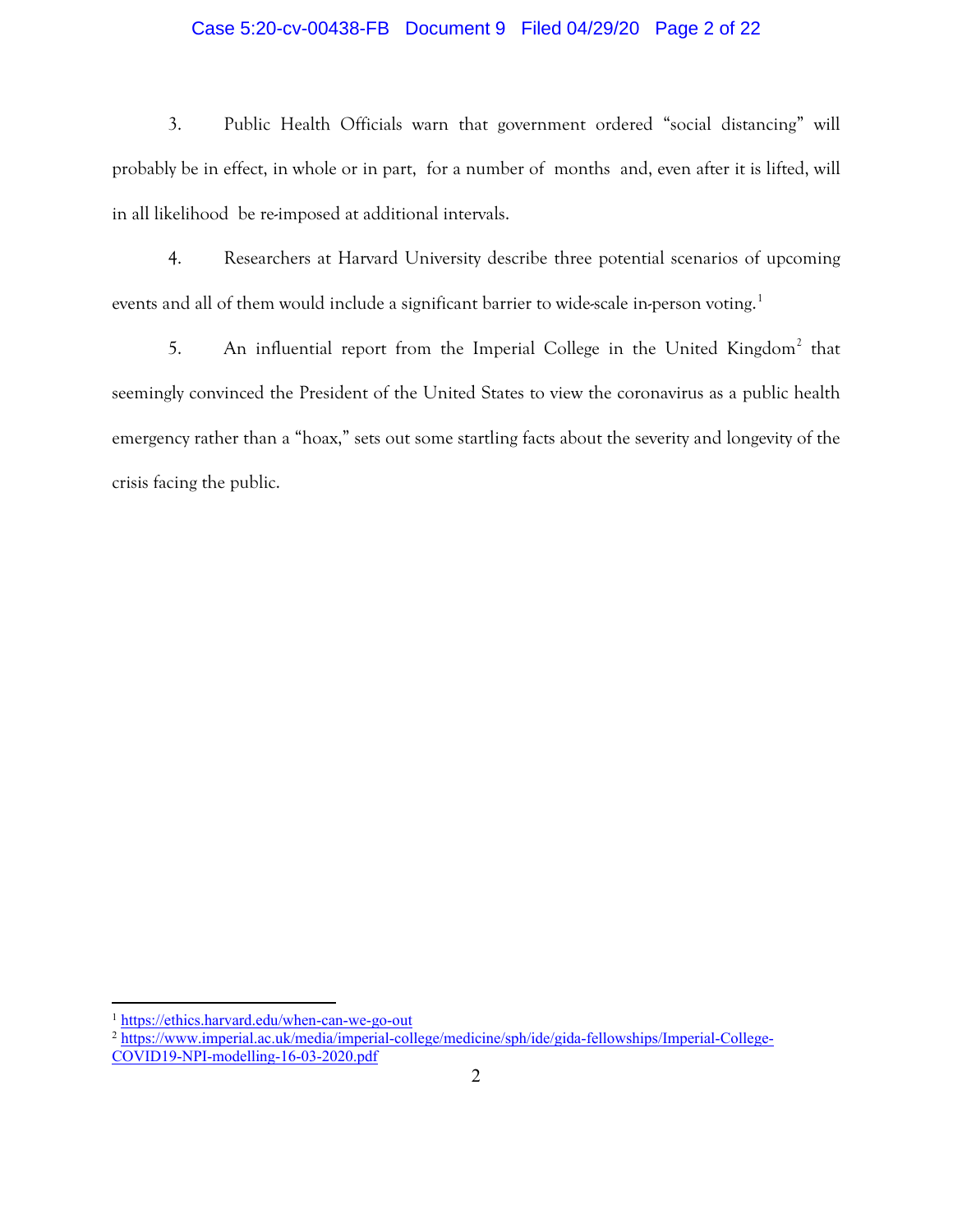

6. According to experts, the expected outcome of the various measures ordered by levels of government, if effective, will be to "flatten the curve," as these diagrams demonstrate.

7. These measures will not, of course, eliminate the risk of addition waves or localized infection hotspots.

8. These circumstances, public health experts agree, should however extend the coronavirus infection rate over a longer time period allowing the medical community to prepare and handle the onslaught of severe cases.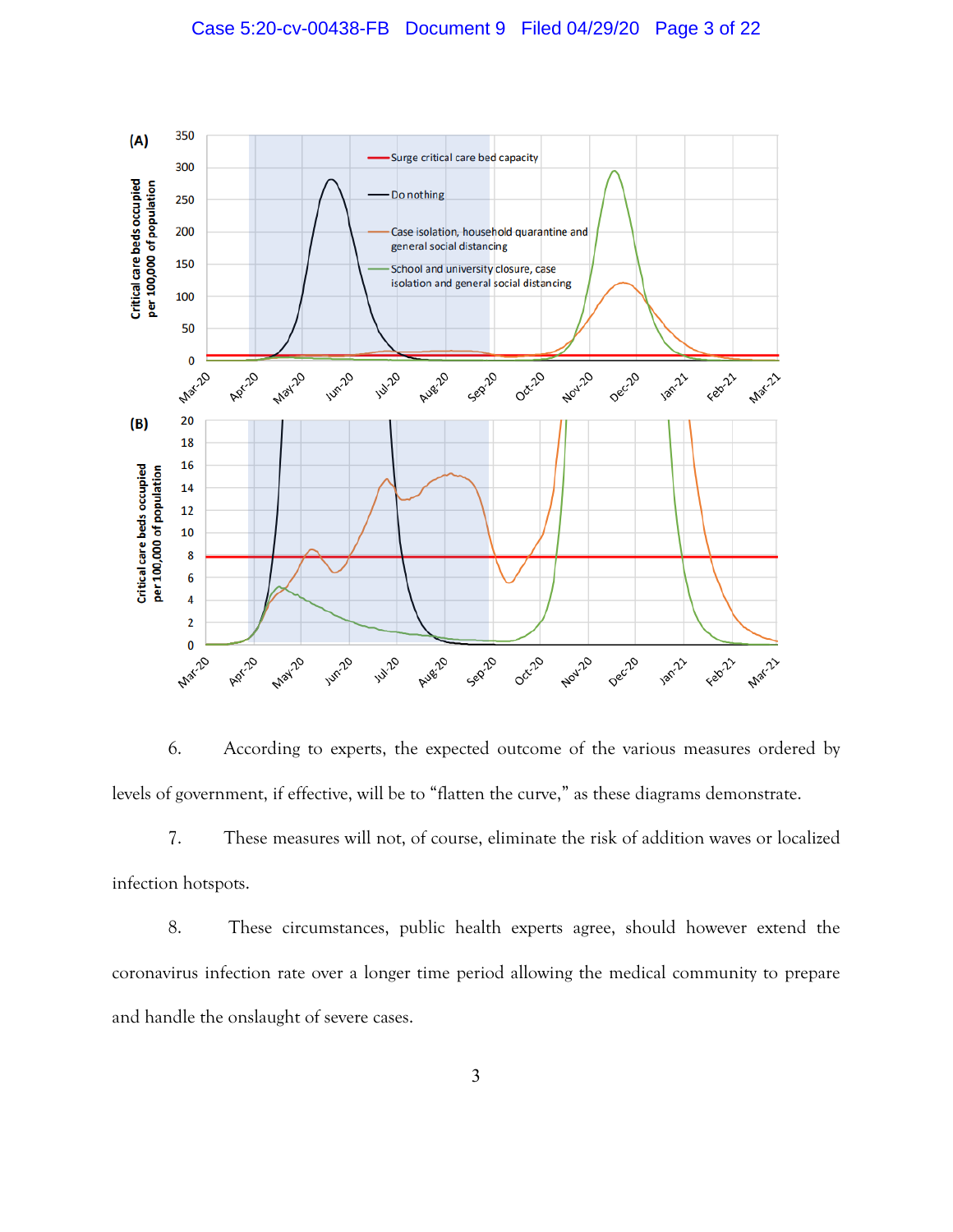# Case 5:20-cv-00438-FB Document 9 Filed 04/29/20 Page 4 of 22

9. The University of Washington uploads real-time data projections of peak death rates and hospitalizations.<sup>[3](#page-3-0)</sup>

10. These projections show that the peak infection rate of the first wave is later in Texas than other states.

11. Some countries have reduced the rate of virus transmission only to see them rise again once more commerce is allowed.

12. For example, South Korea widely hailed as having a model response to the pandemic, upon releasing its citizens from social distancing orders, have experienced new emerging cases that have required re-imposition of those measures.<sup>[4](#page-3-1)</sup>

13. Indeed, it is very likely true that the globe, and Texas, is in for wave after wave of new infections until there is an effective treatment, a vaccine and/or greater than approximately 60% of the population survive the epidemic, creating some measure of "herd immunity". [5](#page-3-2)

14. Given these conditions, upcoming elections for federal, state, county, city and other local offices will be vastly impacted.

15. Importantly, voter behavior will change.

16. Historically, most voters in Texas elections vote "in person" where they have contact with electronic equipment, election personnel, other voters and observers.

17. These very activities are now heavily discouraged by various government orders and are being discouraged in an enormous public education campaign.

<span id="page-3-0"></span><sup>3</sup> <https://covid19.healthdata.org/projections>

<span id="page-3-1"></span><sup>4</sup> [https://www.nbcnews.com/news/world/south-korea-s-return-normal-interrupted-uptick-coronavirus-cases](https://www.nbcnews.com/news/world/south-korea-s-return-normal-interrupted-uptick-coronavirus-cases-n1176021)[n1176021](https://www.nbcnews.com/news/world/south-korea-s-return-normal-interrupted-uptick-coronavirus-cases-n1176021)

<span id="page-3-2"></span><sup>5</sup> [http://www.euro.who.int/en/health-topics/communicable-diseases/influenza/data-and-statistics/pandemic](http://www.euro.who.int/en/health-topics/communicable-diseases/influenza/data-and-statistics/pandemic-influenza/about-pandemic-phases)[influenza/about-pandemic-phases](http://www.euro.who.int/en/health-topics/communicable-diseases/influenza/data-and-statistics/pandemic-influenza/about-pandemic-phases)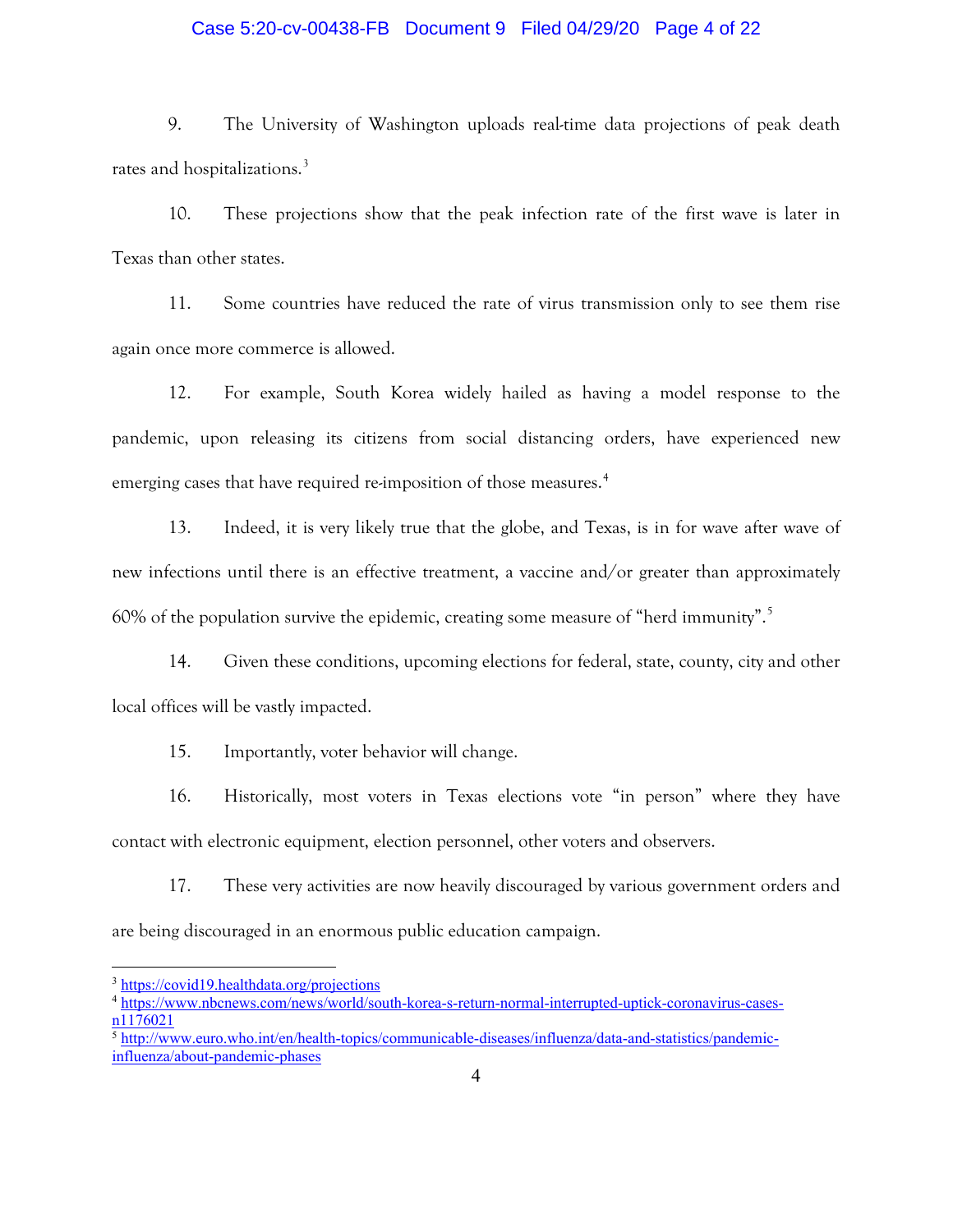### Case 5:20-cv-00438-FB Document 9 Filed 04/29/20 Page 5 of 22

18. Even were this pandemic to cease, certain populations will feel the need and/or be required to continue social distancing. to avoid injuring their health or the health of others.

19. The upcoming party primary runoff elections and the November General Election are certain to be influenced by these conditions and all medical studies support the proposition that the mail is safe.

20. Recent events pertaining to elections that occurred in Wisconsin demonstrate the disarray and voter confusion that results from inadequately planned elections held during a pandemic.

21. Importantly, the U.S. Supreme Court decision from April  $6<sup>th</sup>$ , 2020, served notice that cases like the one at bar seek an early remedy and before an unknown deadline after which the federal courts will not decide the issues.

22. The Supreme Court held, "[t]his Court has repeatedly emphasized that lower federal courts should ordinarily not alter the election rules on the eve of an election." *Citing Purcell v. Gonzalez*, 549 U. S. 1 (2006) (per curiam). [6](#page-4-0)

23. In holding that it was too late for the Supreme Court to remedy constitutional harms in Wisconsin, the Supreme Court held, "[t]he Court's decision on the narrow question before the Court and should not be viewed as expressing an opinion on the broader question of whether to hold the election, or whether other reforms or modifications in election procedures in light of COVID–19 are appropriate. That point cannot be stressed enough."<sup>[7](#page-4-1)</sup>

<span id="page-4-0"></span><sup>&</sup>lt;sup>6</sup> [https://www.supremecourt.gov/opinions/19pdf/19a1016\\_o759.pdf](https://www.supremecourt.gov/opinions/19pdf/19a1016_o759.pdf)

<span id="page-4-1"></span><sup>7</sup> *Id.*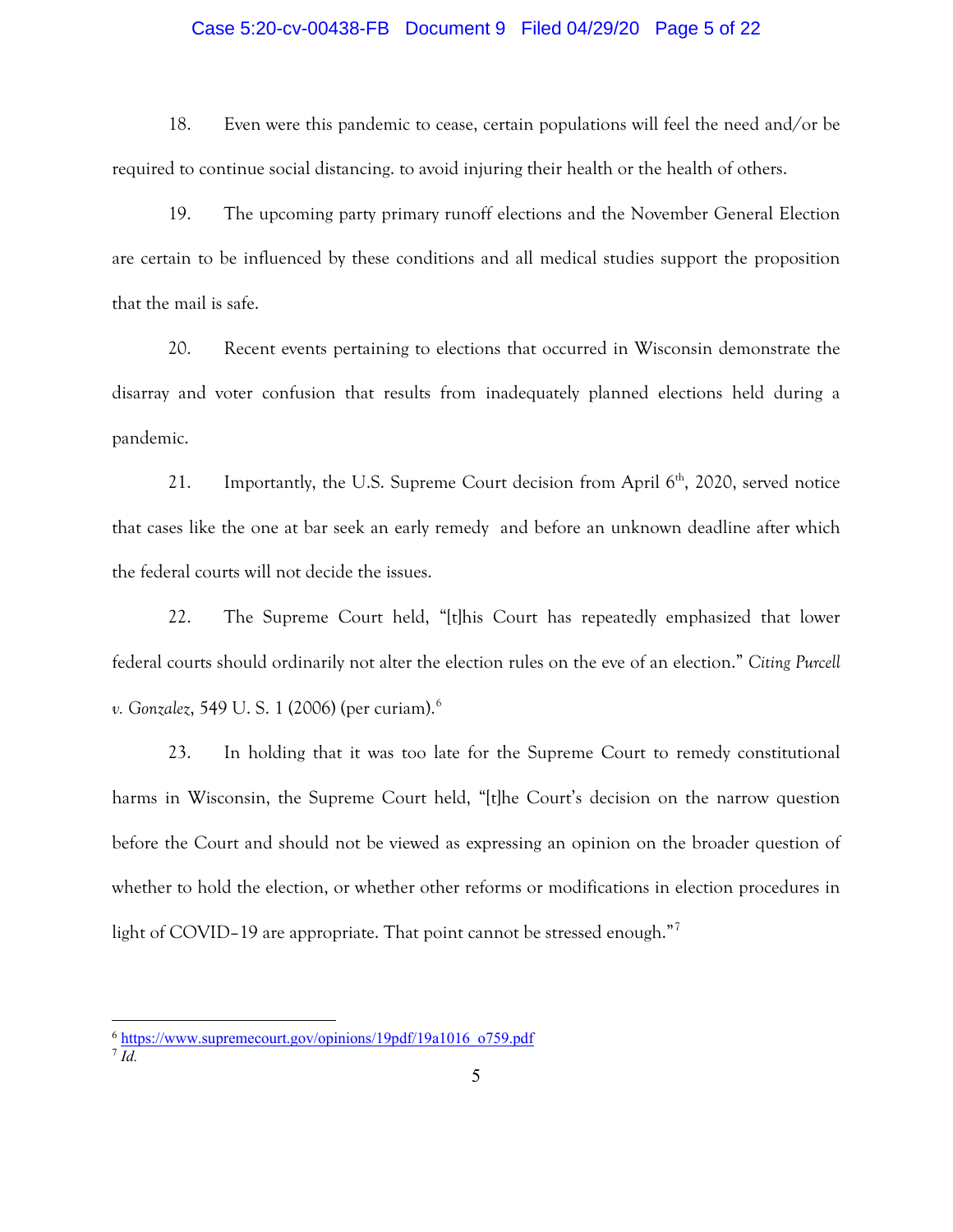### Case 5:20-cv-00438-FB Document 9 Filed 04/29/20 Page 6 of 22

24. These Plaintiffs filed this suit at the earliest possible moment after receiving this Supreme Court guidance to ensure timely merits review.

25. It is critically important that election officials and voters begin to prepare for an election where fewer ballots are cast in-person.

# **ELECTION ADVISORY**

26. On April 2, 2020, the Texas Secretary of State issued an election advisory concerning "voting for individuals that may be affected by COVID-19, and in preparing for the conduct of elections in the context of this public health issue."[8](#page-5-0)

27. Unhelpfully, the advisory gives local election administrators no material guidance on who can avail themselves of the vote by mail procedure because of the pandemic.

28. On the one hand, the Advisory envisions more voters using vote by mail: "Additional Ballot by Mail Supplies: Because there may be a higher volume of ballot by mail requests in 2020, we strongly recommend that you review your current supply of applications, balloting materials, and ballot stock for future elections. It is important you have the necessary supply on hand to meet increased requests you may receive."<sup>[9](#page-5-1)</sup>

29. On the other hand the Advisory says only the following in regards to who can vote by mail:

<span id="page-5-0"></span><sup>8</sup> Exhibit B - ELECTION ADVISORY N0. 2020-14

<span id="page-5-1"></span><sup>9</sup> *Id.* at p. 7.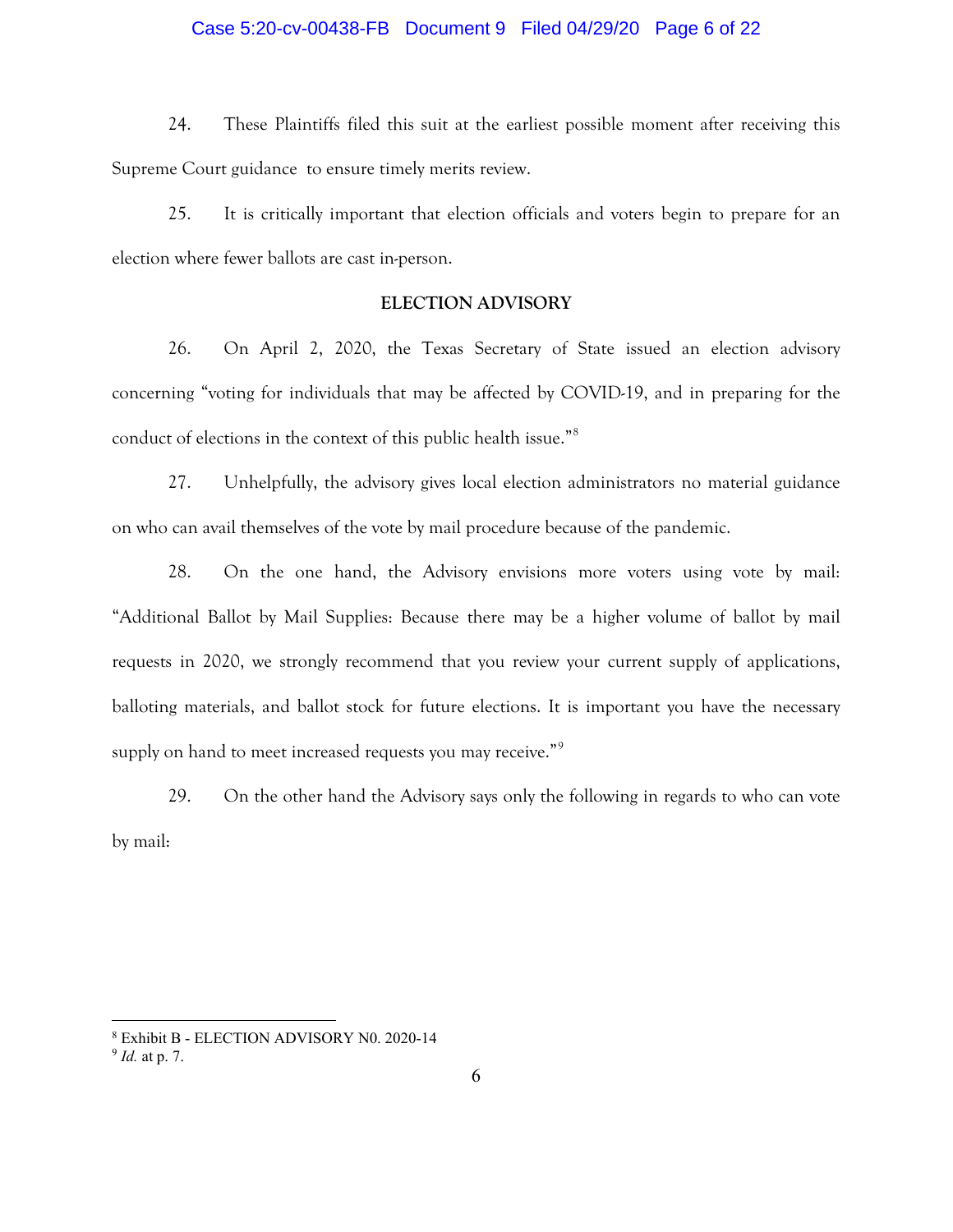# **Voting Procedures Authorized under the Texas Election Code.**

Below we have described some of the procedures that are authorized under Texas law that may be of assistance to voters that are affected by a recent sickness or a physical disability.

# **Voting by Mail**

In Texas, in order to vote by mail, a voter must have a qualifying reason. A voter may vote early by mail if they:

will be away from their county on Election Day and during early voting; are sick or disabled; are 65 years of age or older on Election Day; or are confined in jail, but eligible to vote.

One of the grounds for voting by mail is disability. The Election Code defines "disability" to include "a sickness or physical condition that prevents the voter from appearing at the polling place on election day without a likelihood of needing personal assistance or of injuring the voter's health." (Sec. 82.002). Voters who meet this definition and wish to vote a ballot by mail must submit an application for ballot by mail.

30. The Advisory gives no guidance as to the meaning of "disability," as it appears in

the statute.

31. Worse still, the Advisory imagines a situation where each county could enforce

their own voting methods based upon not yet sought local court orders:

**Other Modifications to Voting Procedures:** A court order could provide for modifications to other voting procedures as necessary to address the impact of COVID-19 within the jurisdiction. For example, in 2014, Dallas County obtained a court order authorizing modified voting procedures for individuals affected by the Ebola quarantine, modeled on the procedures outlined in Section 105.004 of the Texas Election Code for certain military voters in hostile fire pay zones. If your county obtains a court order allowing modifications to voting procedures to address COVID-19, please send a copy of the court order to the Secretary of State's Office.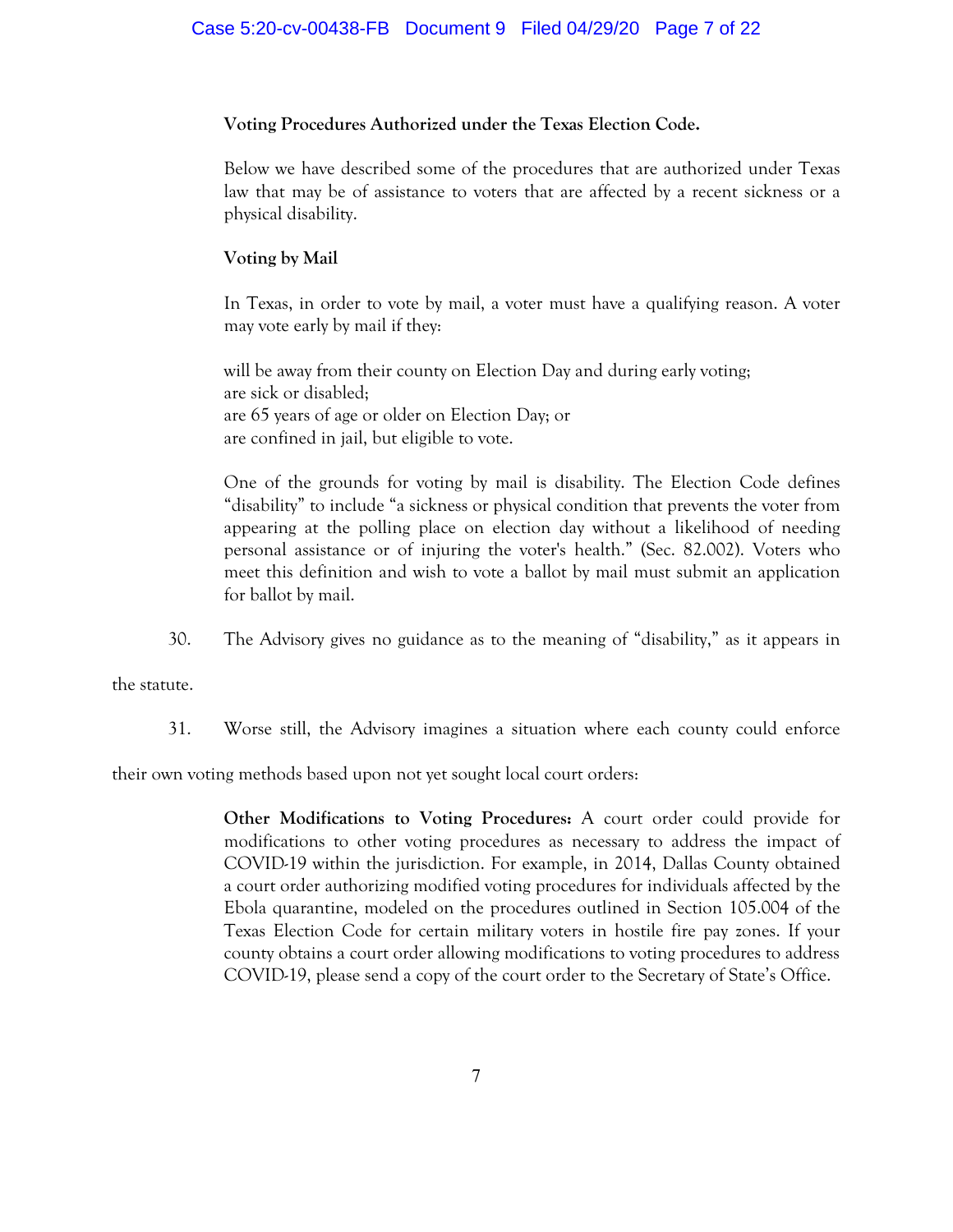# **STATE COURT CASE**

32. Given the pandemic conditions and their effects on election procedures, on March

27, 2020, some of these Plaintiffs filed a state court lawsuit seeking to determine application of state law., more specifically the exception to voting in person.

33. In that case, Plaintiffs contend that existing state law allows voters to elect to cast their ballots by mail under the circumstances of this pandemic.

34. TEX. ELEC. CODE § 82.002 provides in full:

Sec. 82.002. DISABILITY. (a) A qualified voter is eligible for early voting by mail if the voter has a sickness or physical condition that prevents the voter from appearing at the polling place on election day without a likelihood of needing personal assistance or of injuring the voter's health. (b) Expected or likely confinement for childbirth on election day is sufficient cause to entitle a voter to vote under Subsection (a).

35. Plaintiffs contend that participating in social distancing, to prevent known or unknown spread of what Governor Abbott has described as an "invisible disease"<sup>[10](#page-7-0)</sup> is a "a sickness or physical condition that prevents the voter from appearing at the polling place on election day without a likelihood of needing personal assistance or of injuring the voter's health."

36. Texas authorities support the conclusion that the mail-in ballots are permitted under these circumstances.

37. According to Texas Attorney General Opinion KP-0009, "[t]he plain language of section 82.002 does not require that a person satisfy any specific definition or standard of 'disability' outside of the Election Code in order to qualify to vote by mail." In that opinion, the

<span id="page-7-0"></span><sup>10</sup> [https://www.kxan.com/news/coronavirus/live-gov-abbott-to-hold-press-conference-on-states-current-efforts](https://www.kxan.com/news/coronavirus/live-gov-abbott-to-hold-press-conference-on-states-current-efforts-against-covid-19/)[against-covid-19/](https://www.kxan.com/news/coronavirus/live-gov-abbott-to-hold-press-conference-on-states-current-efforts-against-covid-19/)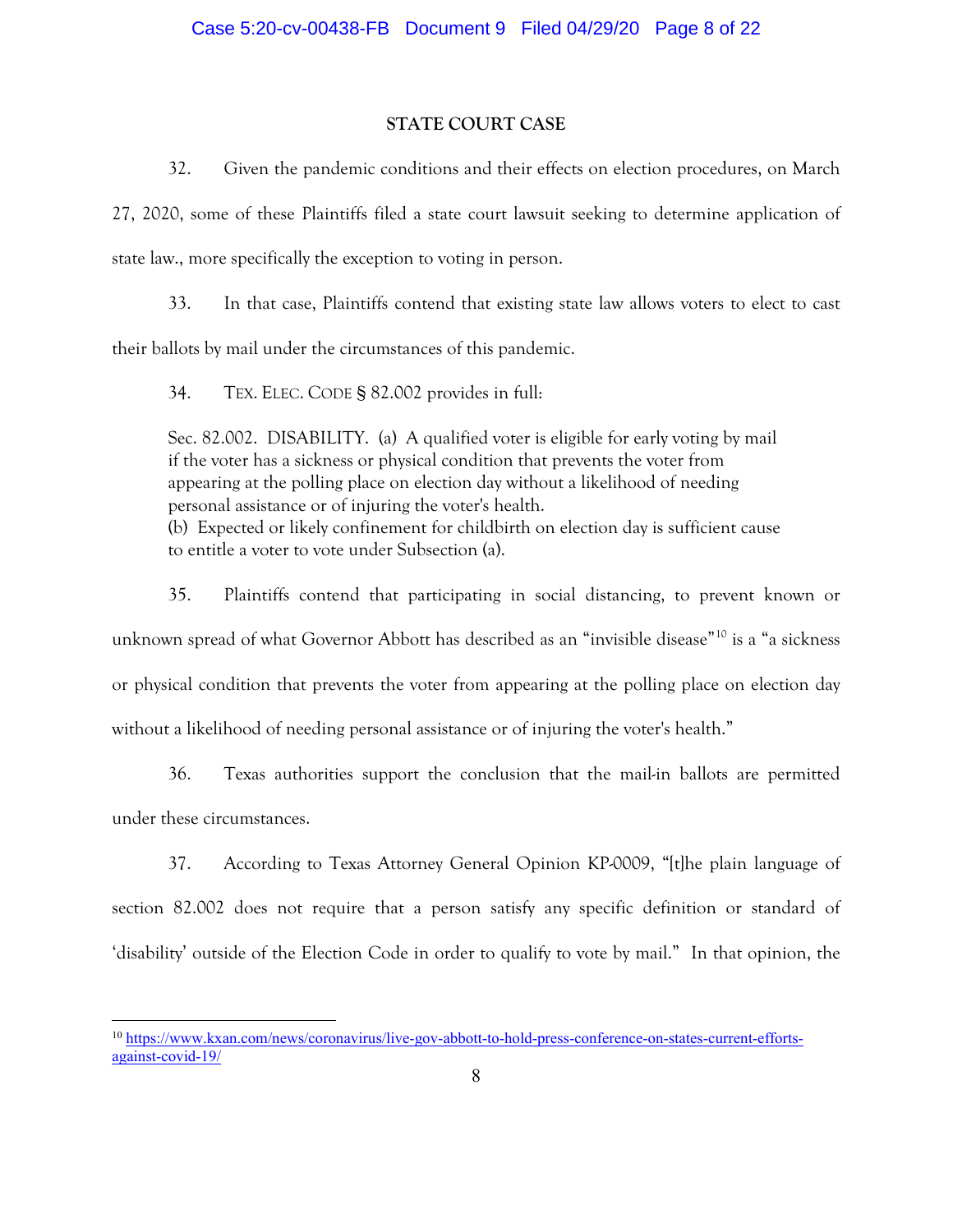### Case 5:20-cv-00438-FB Document 9 Filed 04/29/20 Page 9 of 22

Attorney General found that a person who claimed a disability but had not been adjudicated by the Social Security Administration nevertheless qualified for a mail ballot under Section 82.002. Op. Tex. Att'y Gen. No. KP-009 (2015).

38. In a more recent opinion, the Attorney General opined, "a court would likely conclude that an individual civilly committed pursuant to chapter 841 and residing at the Center is eligible to vote by mail …" Op. Tex. Att'y Gen. No, KP-0149 (2017). A person who considers herself to be confined at home in order to avoid the spread of disease plainly falls into the persons entitled to vote by mail under this statute and the Court should so declare to prevent uneven application of this provision and in order to give election officials and voters clarity on the matter.

39. The manner and procedure of casting absentee ballots, which includes mail-in ballots, "is mandatory and directed by statutory requirements." *Tiller v. Martinez*, 974 S.W.2d 769, 775 (Tex. App.-San Antonio 1998, pet. dism'd w.o.j.). The Secretary of State has argued that persons who submit mail ballots without authorization to do so are subject to having their ballots voided.

40. The state case presents only state law claims seeking to interpret this one provision of state law; no federal constitutional claims are urged.

41. The state has filed an intervention in the state court case but notably initially took no position on the merits of whether people between the age of 18 and 65 can avail themselves of vote by mail procedures.<sup>[11](#page-8-0)</sup>

42. The state argued that vote by mail decisions are left up to county level officers.

<span id="page-8-0"></span><sup>&</sup>lt;sup>11</sup> Exhibit A – Intervention of State of Texas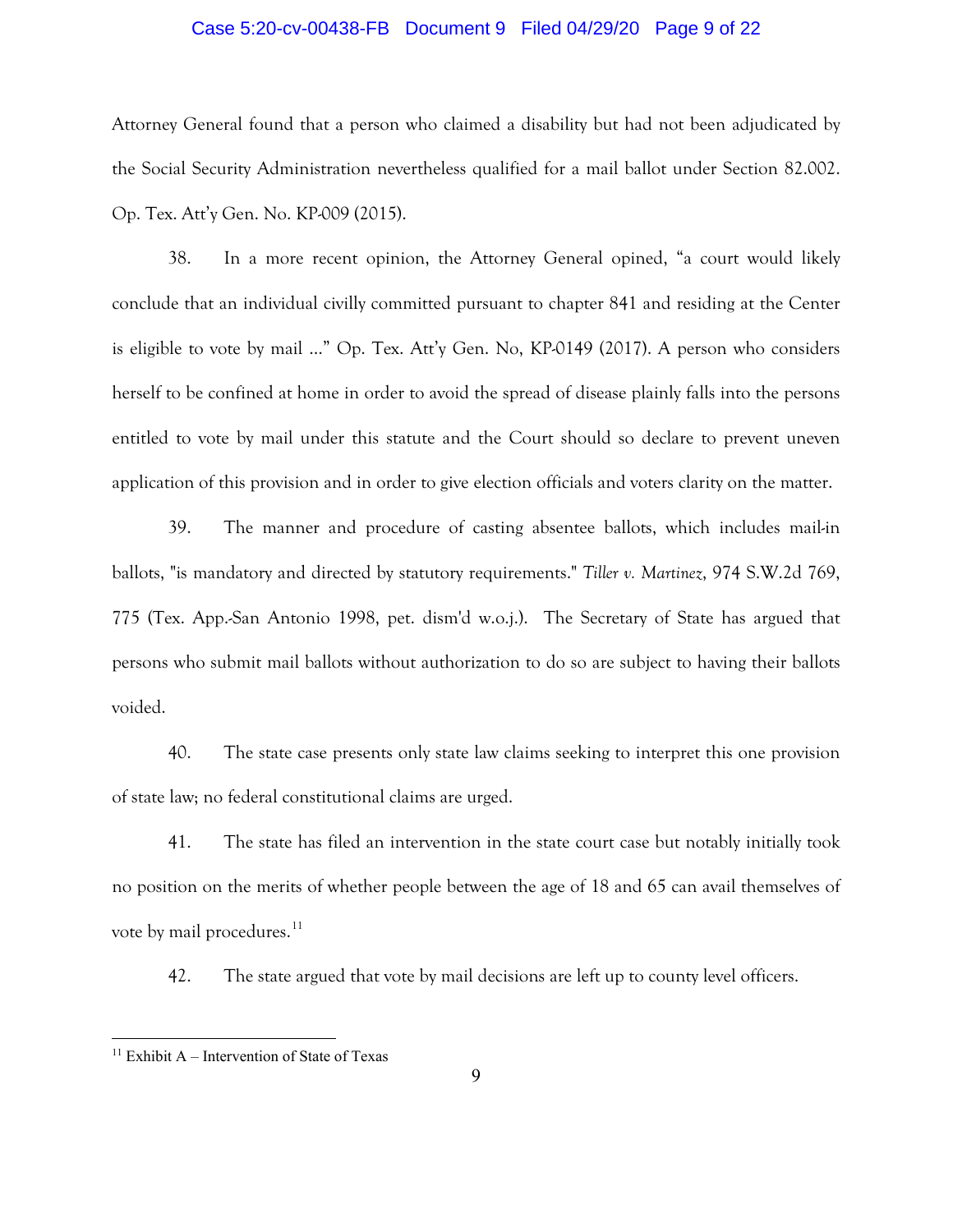### Case 5:20-cv-00438-FB Document 9 Filed 04/29/20 Page 10 of 22

43. On April 15, 2020 the state court heard evidence of the plaintiff's temporary injunction motion and Texas' plea to the jurisdiction.

44. The state court, after hearing evidence and argument, verbally announced the denial of the plea to the jurisdiction and the granting of the temporary injunction.

45. On April 17, 2020, Travis County District Court Judge Tim Sulak issued his written order granting a temporary injunction and enjoining Travis County and the state of Texas from rejecting mail ballots received from voters who voted by mail based on the disability category of eligibility as a result of the COVID-19 pandemic.

46. The order also enjoined the state of Texas from issuing guidance or taking other actions during all elections affected by the COVID-19 pandemic that would prohibit eligible voters from submitting ballots based on the disability category, or suggest that these individuals be subject to penalty for doing so.

47. In response to the order, as it was being verbally announced by State Court District Judge Sulak, Attorney General Paxton made public a letter he sent to the Chair of the Texas House of Representatives Committee on Elections.

48. In this letter, Attorney General Paxton gave a non-official, advisory opinion in which he addressed whether the risk of transmission of COVID-19 would entitle Texas voters to a mail-in ballot.

49. Attorney General Paxton wrote that "[w]e conclude that, based on the plain language of the relevant statutory text, fear of contracting COVID-19 unaccompanied by a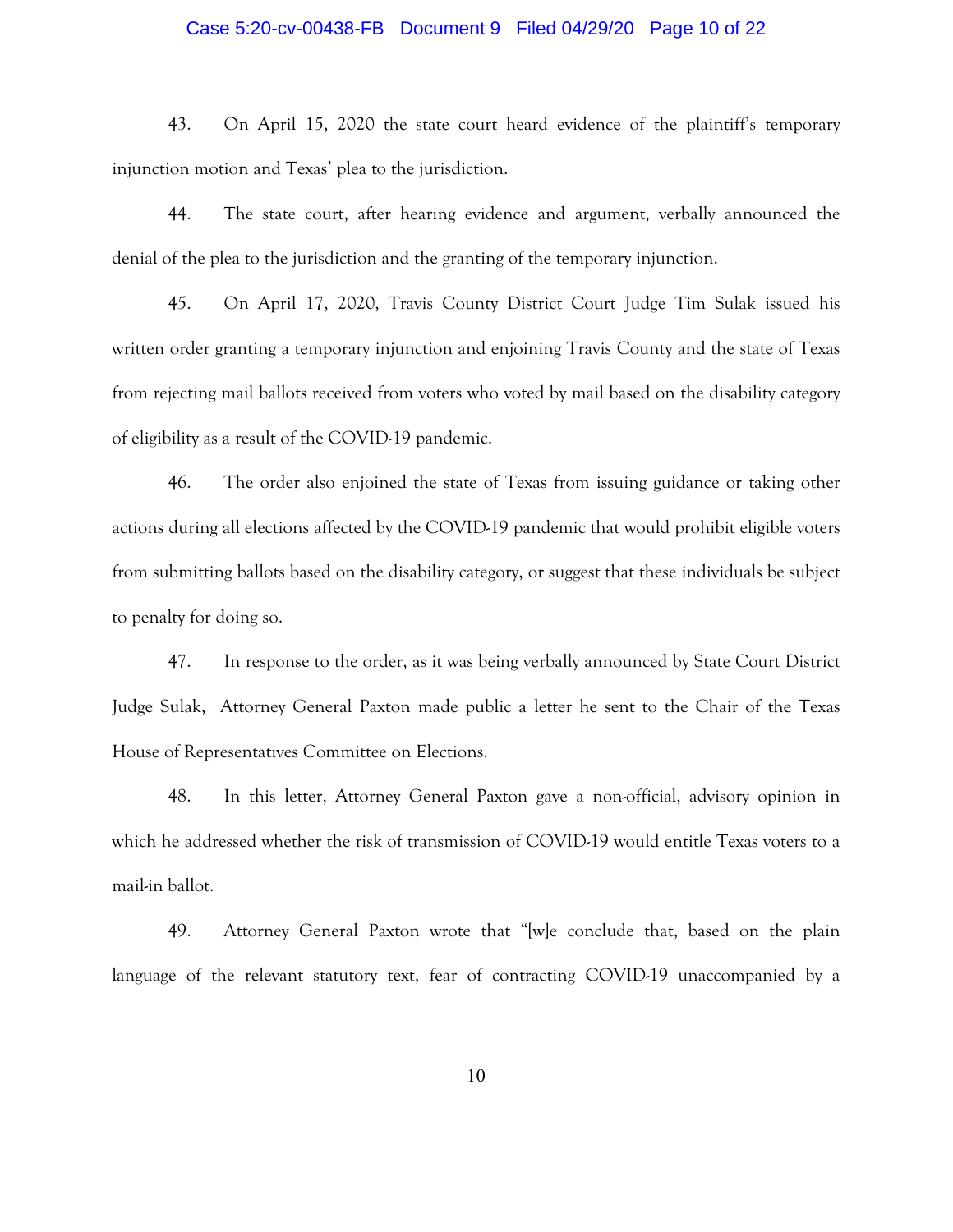### Case 5:20-cv-00438-FB Document 9 Filed 04/29/20 Page 11 of 22

qualifying sickness or physical condition does not constitute a disability under the Election Code for the purposes of receiving a ballot by mail."

50. Attorney General Paxton made clear that the executive branch of the state government would not be bound by the state district court's ruling, stating that "[he is] disappointed that the district court ignored the plain text of the Texas Election Code too allow perfectly healthy voters to take advantage of special protection made available to Texans with actual illness or disabilities."

51. Attorney General Paxton characterized the state district court's ruling as an "unlawful expansion of mail-in voting."

52. Attorney General Paxton's letter threatened criminal prosecution and the timing of his letter was not by accident.

53. Attorney General Paxton's letter threatened third party groups for engaging in political speech with voters concerning vote by mail.

54. The state appealed and claimed the ruling was "superseded" automatically.

55. Whether or not a state court declaration of what state law requires is automatically "superseded" under these circumstances, the order remains binding of Dana DeBeauvoir.

56. Travis County has announced on their website that the county will accept mail-inballots as a legal alternative to voting in person based on the Trial Courts order.

57. Cameron County has announced they will not reject any voter's request for a mailin ballot on the eligibility category of disability due to Texas District Court Judge Sulak's order.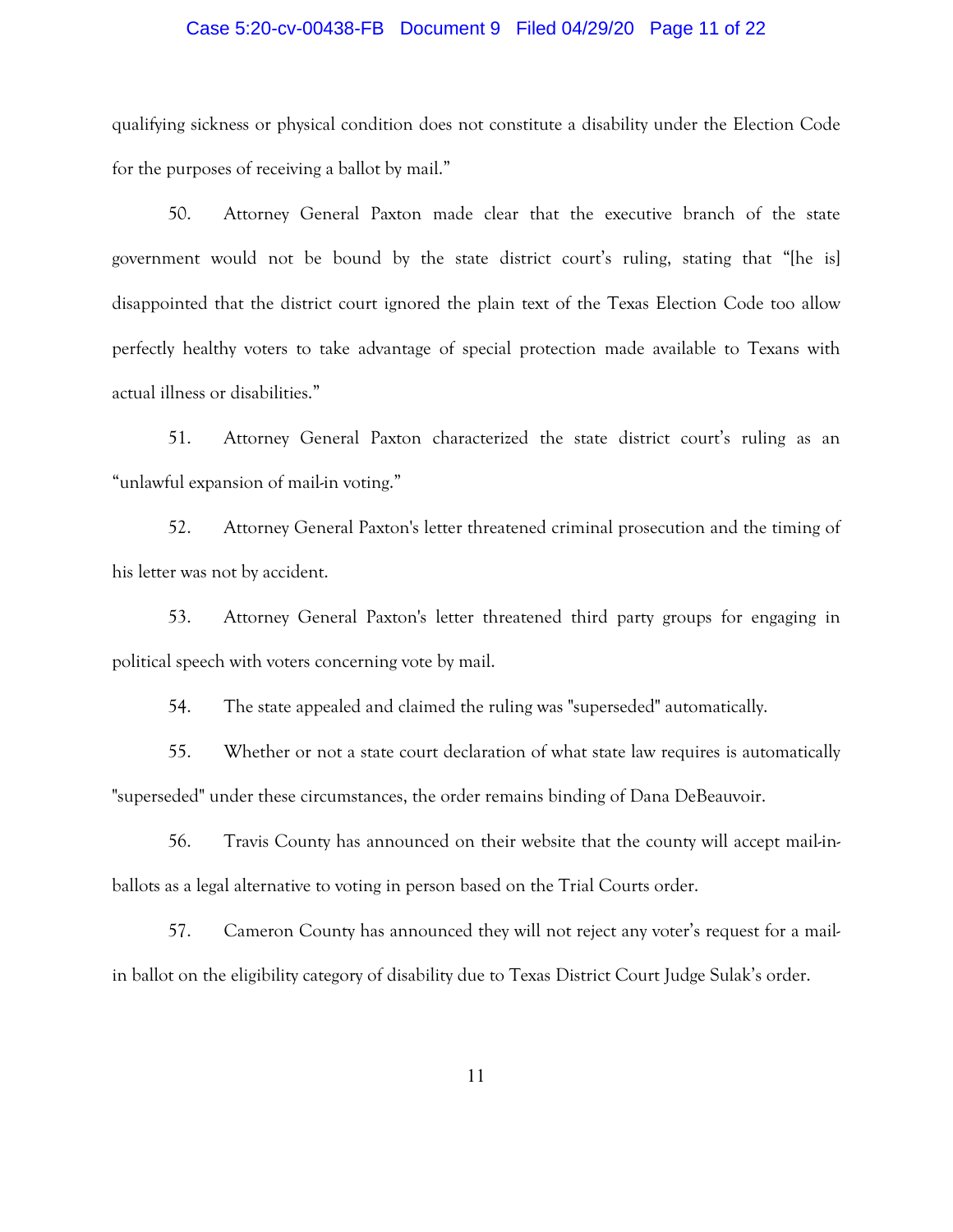### Case 5:20-cv-00438-FB Document 9 Filed 04/29/20 Page 12 of 22

58. Harris County has proceeded to follow the ruling and the County Attorney has written an opinion that Judge Sulak's ruling should be followed.

59. The City of Mont Belvieu and Barbers Hill ISD proceed with elections scheduled next week, in compliance with Judge Sulak's ruling.

60. Meanwhile, other jurisdictions are left to determine how to proceed, balancing the state court order, Paxton's letter and the SOS Advisory.

61. Importantly, Article I, Section 28 of the Texas Constitution prescribes that: "No power of suspending laws in this State shall be exercised except by the Legislature." Tex. Const. Art. I, § 28.

62. Thus, if Texas Courts or the Texas Secretary of State do not find that "disability" under this statute includes people who are social distancing, then

63. Nearly every voter, including Plaintiffs, under the age of 65 faces a legally significant increased burden on their voting rights amid these circumstances. It forces millions of Texas voters to choose, risk infection from a dangerous and often fatal disease or be disenfranchised.

64. TDP Is harmed by having the state's efforts to quell its political speech.

65. Given the state's executive branch's actions, it is now clear that resolution of the state court case will not come timely and even were it to do so, would not remedy the ongoing constitutional harms befalling these Plaintiffs.

66. This case should proceed so that the Court can timely determine, before the *Purcell* deadline, the constitutional rights of these Plaintiffs..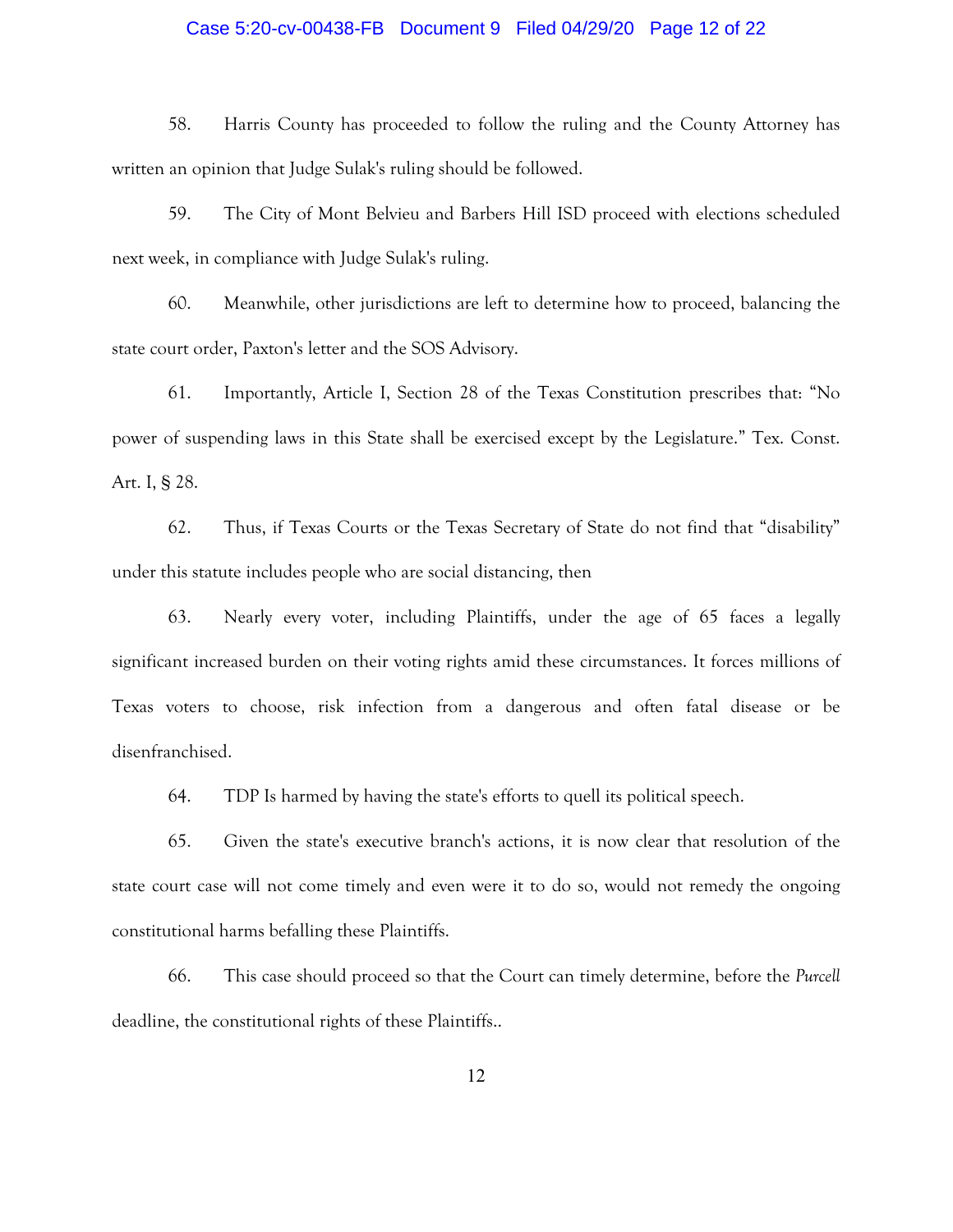#### Case 5:20-cv-00438-FB Document 9 Filed 04/29/20 Page 13 of 22

67. In addition, election officials need time to prepare for vote by mail.

#### **JURISDICTION AND VENUE**

68. This Court has jurisdiction pursuant to 28 U.S.C. §§ 1331, 1343, 1357, and 2284; and pursuant to 42 U.S.C. §§ 1973, 1973j(f). Plaintiffs' action for declaratory and injunctive relief is authorized by 28 U.S.C. §§ 2201, 2202, and 2284, as well as by Rules 57 and 65 of the Federal Rules of Civil Procedure. Venue is proper pursuant to 28 U.S.C. §§ 1391(b).

### **PARTIES**

#### **Plaintiffs**

69. Plaintiff Texas Democratic Party is a political party formed under the Texas Election Code, whose address is 314 East Highland Mall Blvd. Suite 508, Austin, Travis County, TX 78752.

70. Plaintiff Gilberto Hinojosa is Chairman of the Texas Democratic Party and a registered voter in Texas.

71. Joseph Daniel Cascino is a registered voter in Travis County, Texas who is eligible to vote, is a resident of Travis County, Texas, a citizen of the United States and who voted inperson in the March 3, 2020 Texas Democratic Primary Election, desires to vote in the Texas Democratic Party Runoff Election and under the pandemic circumstances would seek to do so by mail-in ballot.

72. Shanda Marie Sansing is a registered voter in Travis County, Texas who is eligible to vote, is a resident of Travis County, Texas, a citizen of the United States and who voted inperson in the March 3, 2020 Texas Democratic Primary Election, desires to vote in the Texas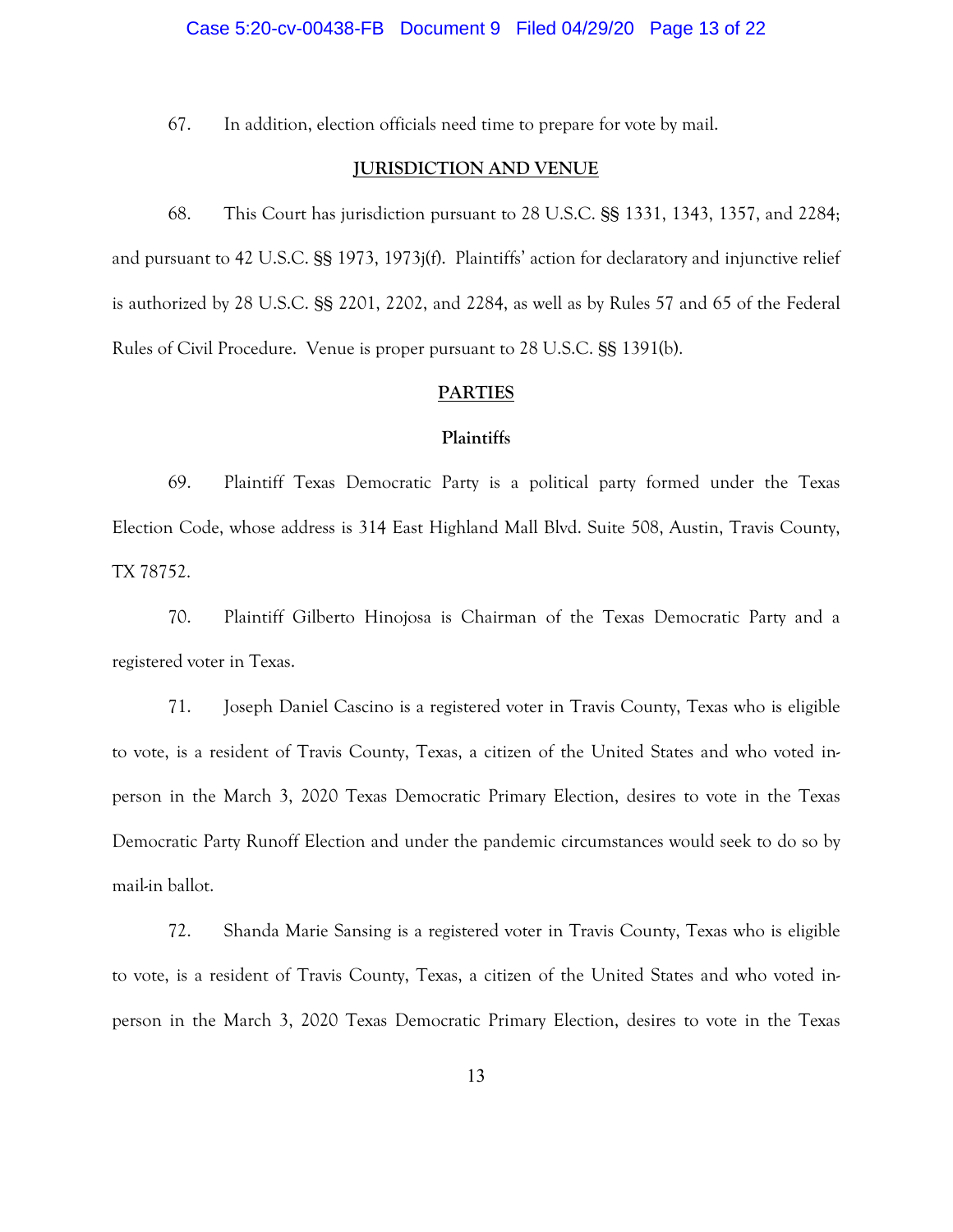### Case 5:20-cv-00438-FB Document 9 Filed 04/29/20 Page 14 of 22

Democratic Party Runoff Election and under the pandemic circumstances would seek to do so by mail-in ballot.

73. Brenda Li Garcia is a registered voter in Bexar County, Texas who is eligible to vote, is a resident of Bexar County, Texas, a citizen of the United States and who voted in-person in the March 3, 2020 Texas Democratic Primary Election, desires to vote in the Texas Democratic Party Runoff Election and under the pandemic circumstances would seek to do so by mail-in ballot.

### **Defendants**

74. Defendant Greg Abbot is the Governor of Texas and pursuant Article IV, Section I to the Texas Constitution is the chief executive officer of the State of Texas.

75. Defendant Ruth Hughs is sued in her official capacity as the Texas Secretary of State and may be served with process at 900 Congress, Suite 300 Austin, Travis County, Texas 78701.

76. Defendant Ken Paxton is sued in his official capacity as the Texas Attorney General and may be served with process at 300 W. 15<sup>th</sup> Street, Austin, Travis County, Texas 78701.

77. Defendant Dana DeBeauvoir is sued in her official capacity as the Travis County Clerk and Election Administrator and may be served with process at 5501 Airport Blvd, Austin, Travis County, TX 78751.

78. Defendant Jacquelyn F. Callanen, is sued in her official capacity as the Bexar County Elections Administrator and may be served with process at 1103 S. Frio, Suite 100, San Antonio, TX 78207.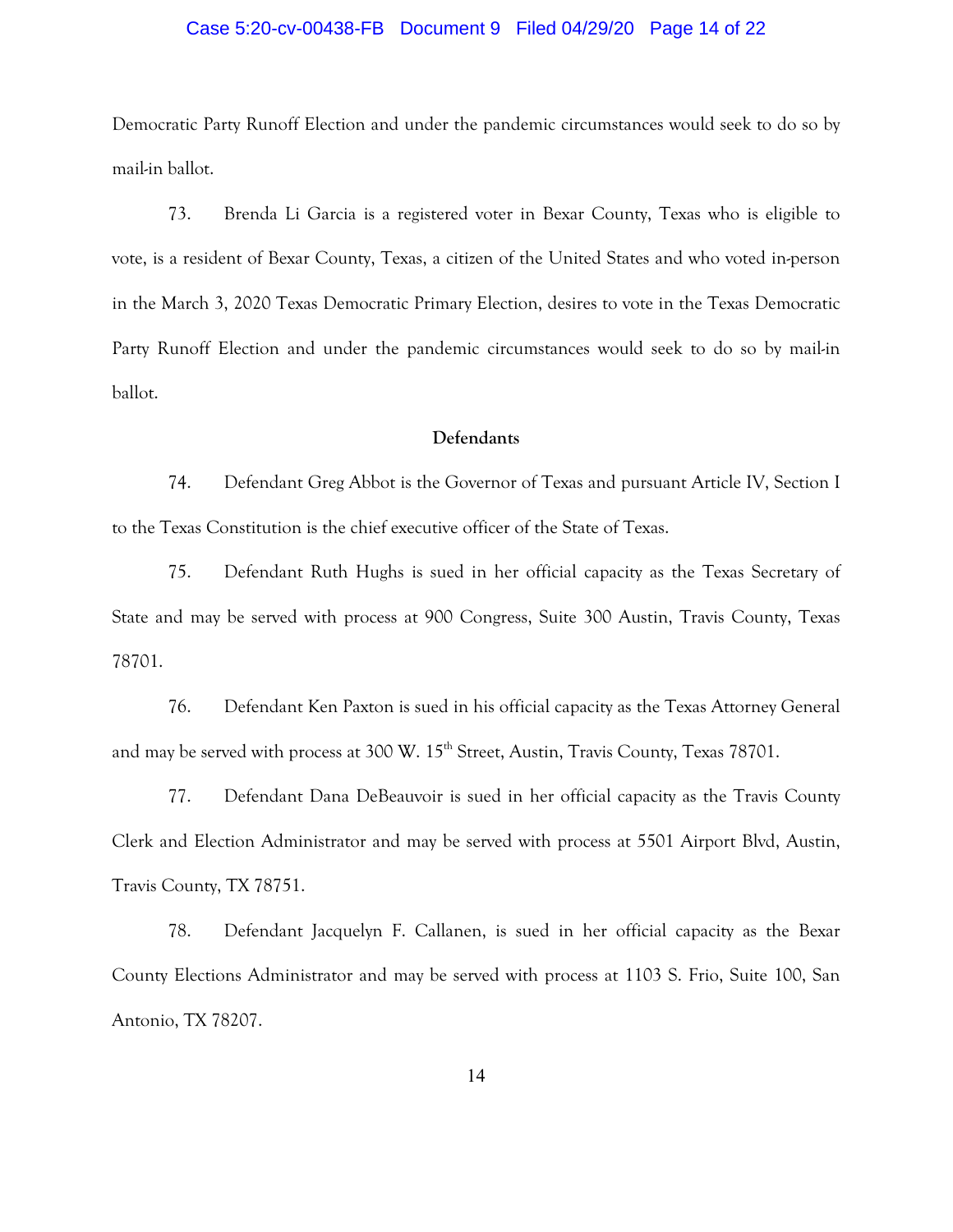# **CLAIMS**

# **Count 1**

# **Race and Language Minority Discrimination, Section 2, Voting Rights Act**

79. Plaintiffs reallege the facts set forth above.

80. These Election Conditions<sup>[12](#page-14-0)</sup> violate Section 2 of the Voting Rights Act, 42 U.S.C.

§ 1973, because they results in a denial of the right to vote on account of race and language minority, in that, under the totality of the circumstances, Plaintiffs and minority voters are denied an equal opportunity to participate effectively in the political process.

81. These Election Conditions also violate Section 2 because they deny and abridges the right to vote on account of race and language minority.

# **Count 2**

# **Race Discrimination, 14th Amendment**

82. Plaintiffs reallege the facts set forth above.

83. These Election Conditions violate the Fourteenth Amendment to the Constitution of the United States because they purposely deny equal protection in voting to Plaintiffs and other minority voters on account of race and ethnic origin.

<span id="page-14-0"></span><sup>&</sup>lt;sup>12</sup> As described in the Facts section above.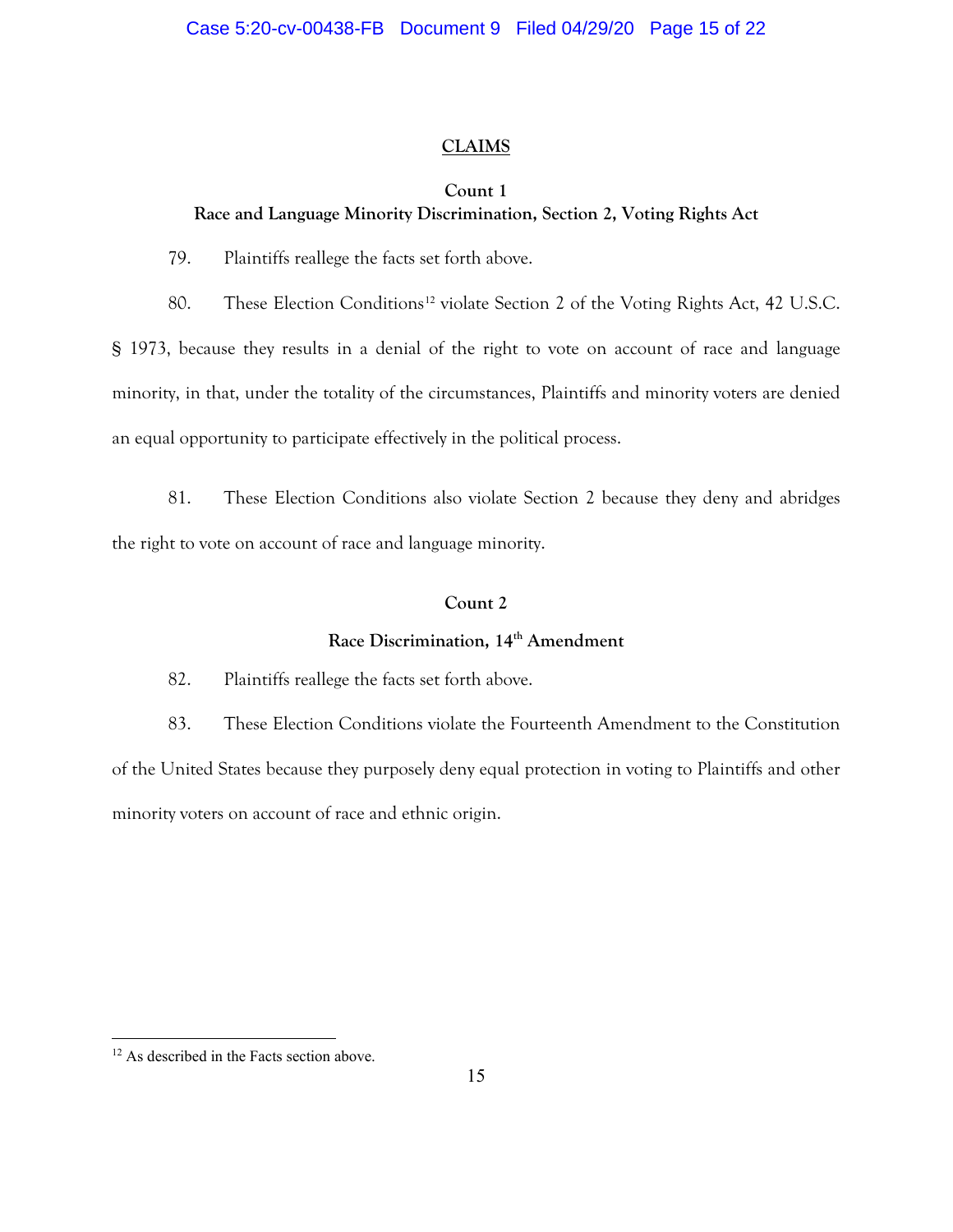### **Count 3**

# **Race Discrimination, 15th Amendment**

84. Plaintiffs reallege the facts set forth above.

85. These Election Conditions violate the Fifteenth Amendment to the Constitution of the United States because they purposely deny and abridge the right to register and vote to Plaintiffs and other minority voters on account of race and ethnic origin.

#### **Count 4**

# **Non-racial discrimination in Voting, 14th Amendment**

86. Plaintiffs reallege the facts set forth above.

87. These Election Conditions violate the Equal Protection Clause of the Fourteenth Amendment to the United States Constitution because they mandate arbitrary and disparate treatment of voters and deny equal access to the right to vote to eligible citizens.

88. These Election Conditions impose severe burdens on voters, in time, inconvenience and expense. The burden is severe whether measured by how it affects a single voter or by how many voters it affects.

89. These Election Conditions facially discriminate between classes of voters (such as between those having and those over the age of 65 or those with a disability that do not fit under the ultimate definition the state or various counties impose).

90. Either the severe burden described above, standing alone as applied, or the facial discrimination, standing alone, are sufficient to require that These Election Conditions be judged by strict scrutiny, and can survive only if their specific terms meet a compelling state interest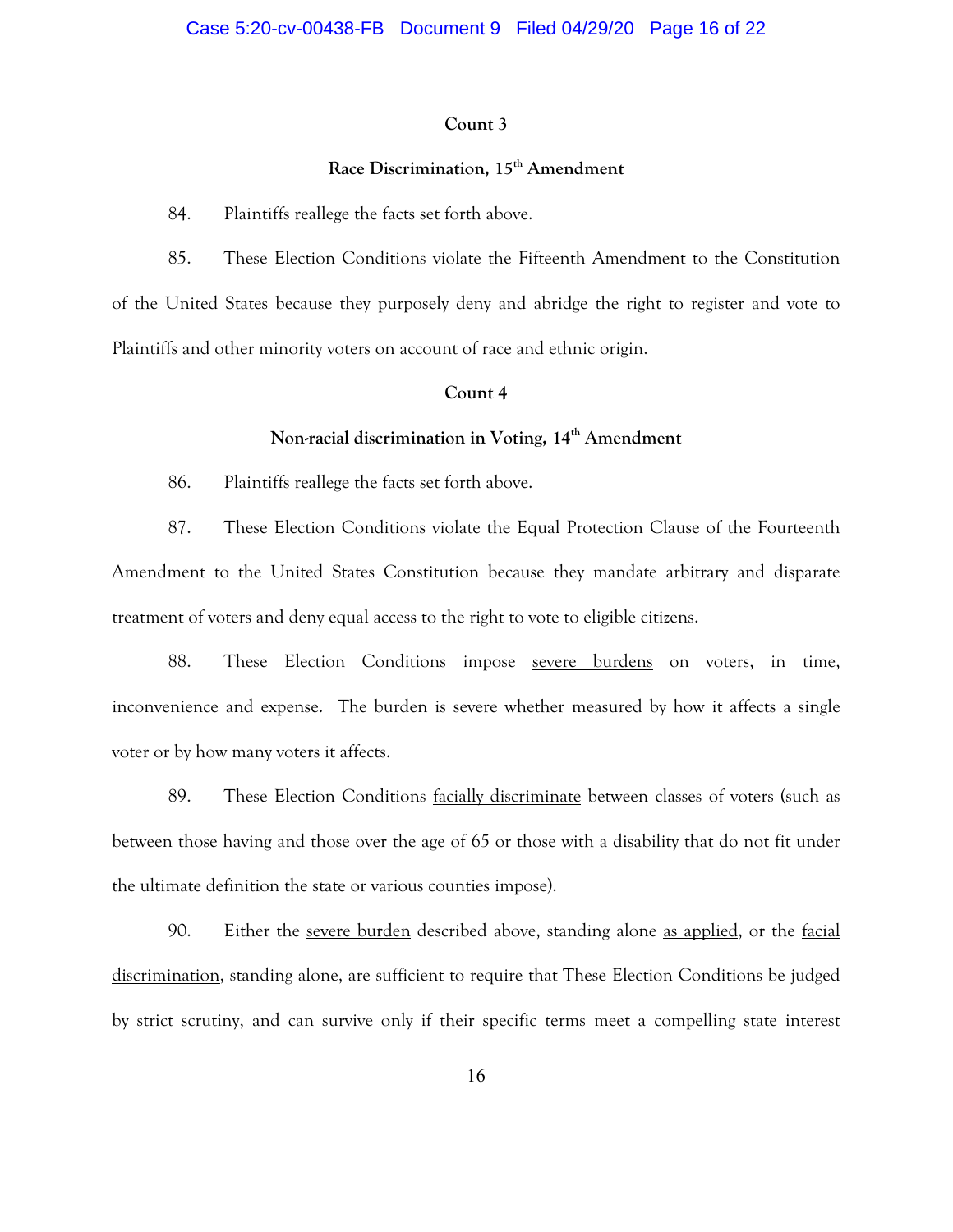### Case 5:20-cv-00438-FB Document 9 Filed 04/29/20 Page 17 of 22

(actual, not hypothetical) and if each of its provisions is narrowly tailored to meet that compelling interest in the least restrictive way. In this inquiry, the burden of proof is on Texas. These Election Conditions cannot meet this exacting test.

91. Indeed, these Election Conditions cannot even meet the less exacting test (applicable where a voting regulation is not burdensome and does not classify on its face) of balancing Texas' interest claimed here (modest at best) against the critically important interests of Plaintiffs and other Texas registered voters who are disfranchised by these Election Conditions, especially as that balancing test is applied against the background of Texas' longstanding and recent history of purposeful racial and ethnic discrimination, and in light of the number of poor, disabled and under age 65 voters targeted by these Election Conditions.

#### **Count 5**

# **Denial of Free Speech, First Amendment applied through the 14th Amendment**

92. Plaintiffs reallege the facts set forth above.

93. Voting and participating in the electoral process is a form of expression which is the ultimate form of political speech. As such, it is entitled to First Amendment protection. In light of the Supreme Court's cases giving strong First Amendment protection to campaign funds spent to influence voters, the voters themselves can hardly be entitled to less protection.

94. As a restriction on free speech and association, these Election Conditions must be judged by the same strict scrutiny outlined above, a scrutiny that these Election Conditions cannot survive.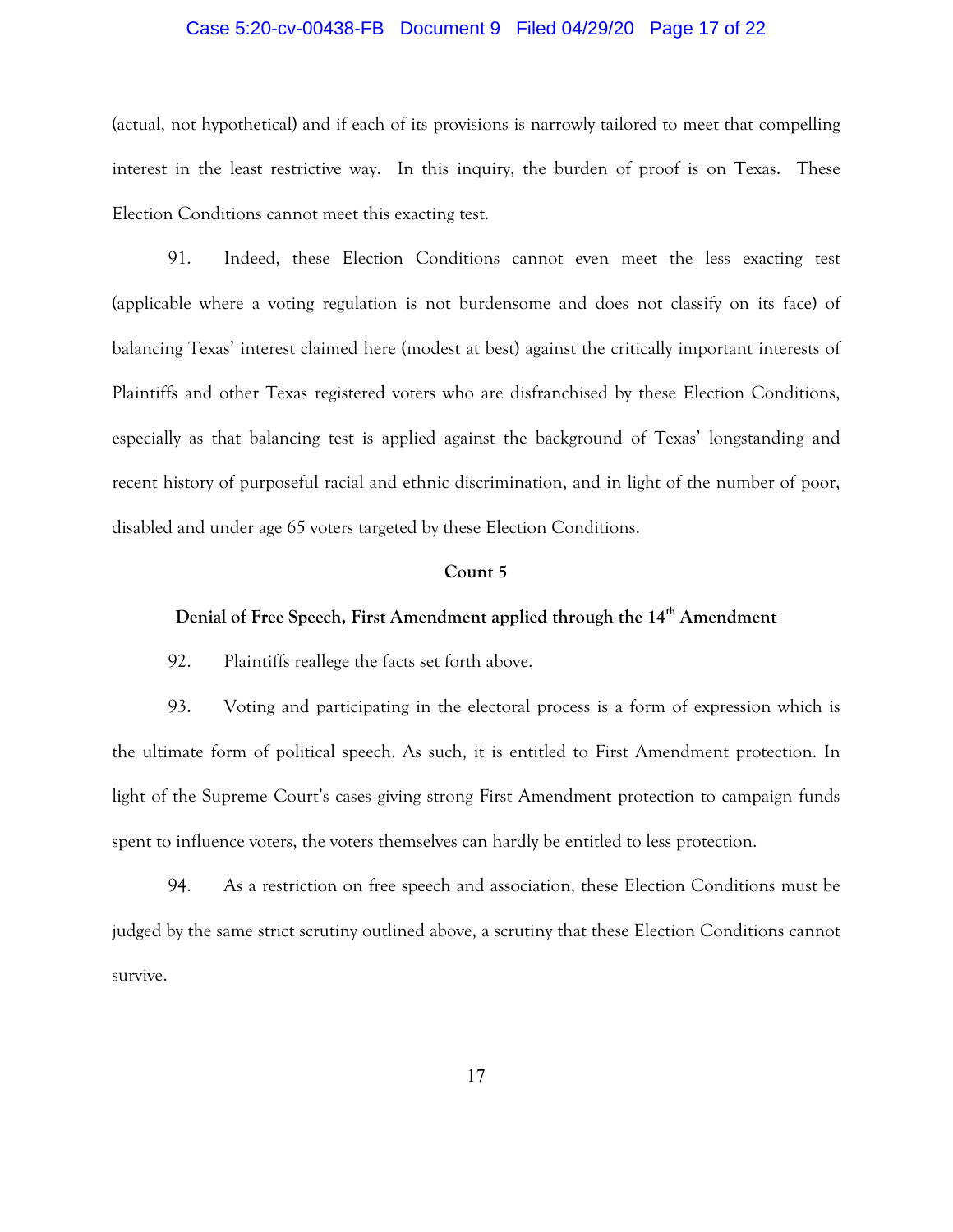#### **Count 6**

# **Violation of Procedural Due Process for Vagueness, 14th Amendment**

95. Plaintiffs reallege the facts set forth.

96. The Texas Election Code surrounding mail ballot eligibility are poorly defined, enforced, and understood.

97. A restriction to the right to vote due to vagueness of a statutory provision creates Election Conditions that violate voters' Due Process rights under the 14th Amendment because the law fails to provide people of ordinary intelligence with a reasonable opportunity to understand if they are permitted to vote by mail during the COVID-19 pandemic, and because the vagueness of the statutory provision encourages arbitrary and discriminatory enforcement by Attorney General Paxton.

98. When a vague statute infringes upon basic First Amendment freedoms and/or imposes criminal prosecution, a more stringent vagueness test must apply. Under this stringent test, these Election Conditions cannot survive.

### **Count 7**

# Abridgment of the Right to Vote based on Age, 26<sup>th</sup> Amendment

99. Plaintiffs reallege the facts set forth above.

100. These Election Conditions amount to abridgment of the right to vote based on the age of the voter.

101. The abridgement of the right to vote based on age complained of in this case is unconstitutional as applied to these Plaintiffs during these pandemic circumstances.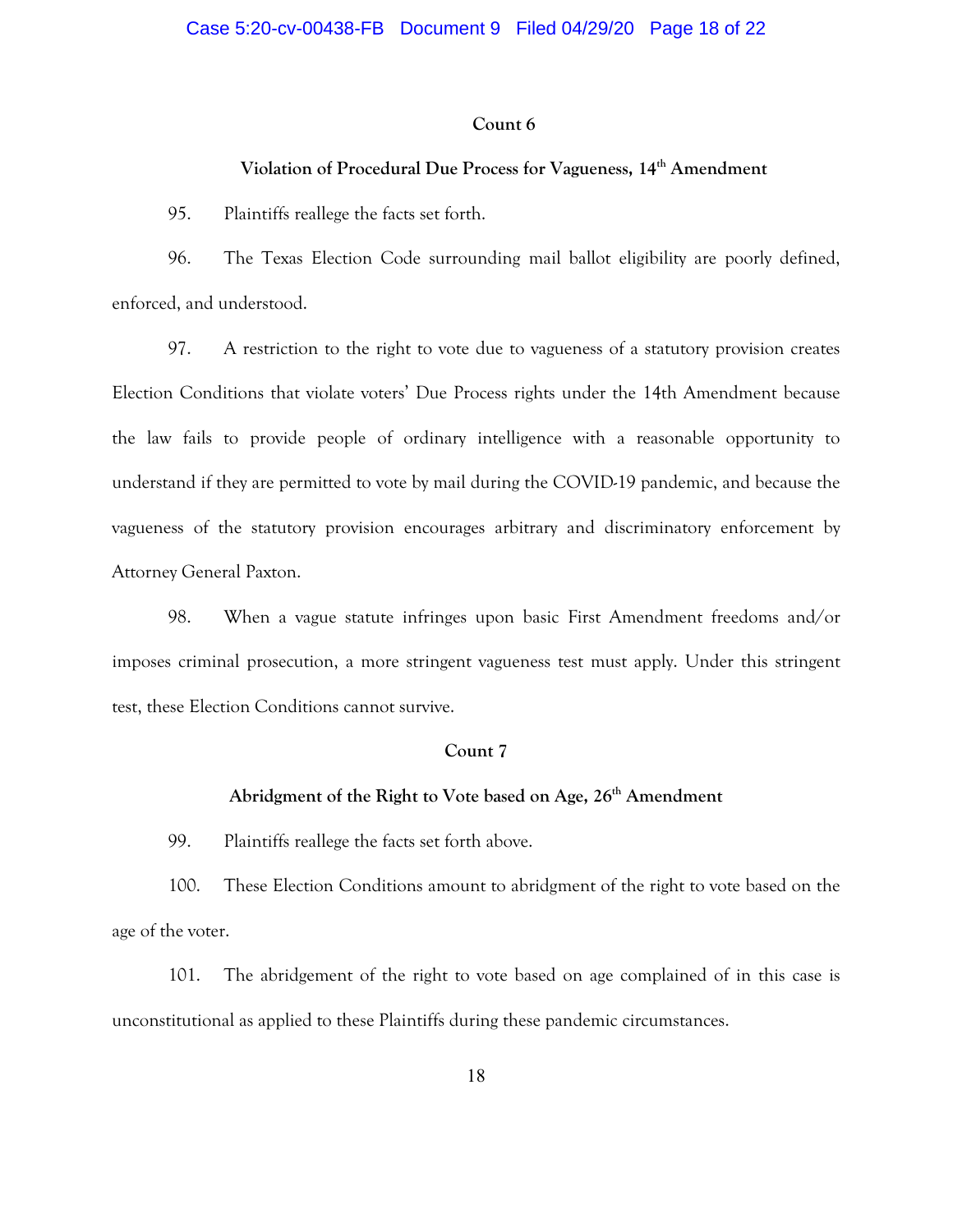### Case 5:20-cv-00438-FB Document 9 Filed 04/29/20 Page 19 of 22

102. The abridgement of the right to vote based on age complained of in this case is also facially unconstitutional.

103. Nearly all voters under the age of 65 face an unconstitutional burden on their fundamental right to vote because of their age.

# **Count 7**

### **Voter Intimidation**

104. Plaintiffs reallege the facts set forth above.

105. Title 42 U.S.C. § 1985, part of the Civil Rights Act of 1871, creates a private civil remedy for three prohibited forms of conspiracy to interfere with civil rights under that section."

106. The defendants state actors are part of conspiracy of two or more persons;

107. The conspiracy is for the purpose of depriving, directly or indirectly, a person or class of persons of the equal protection of the laws, or of equal privileges and immunities under the laws; and

108. Attorney General Paxton's letter was an act in furtherance of the conspiracy;

109. Upon information and belief, other acts have been taken in further of this conspiracy;

110. The conspiracy causes injury to a person or property, or deprives her of a right or privilege of a United States citizen.

19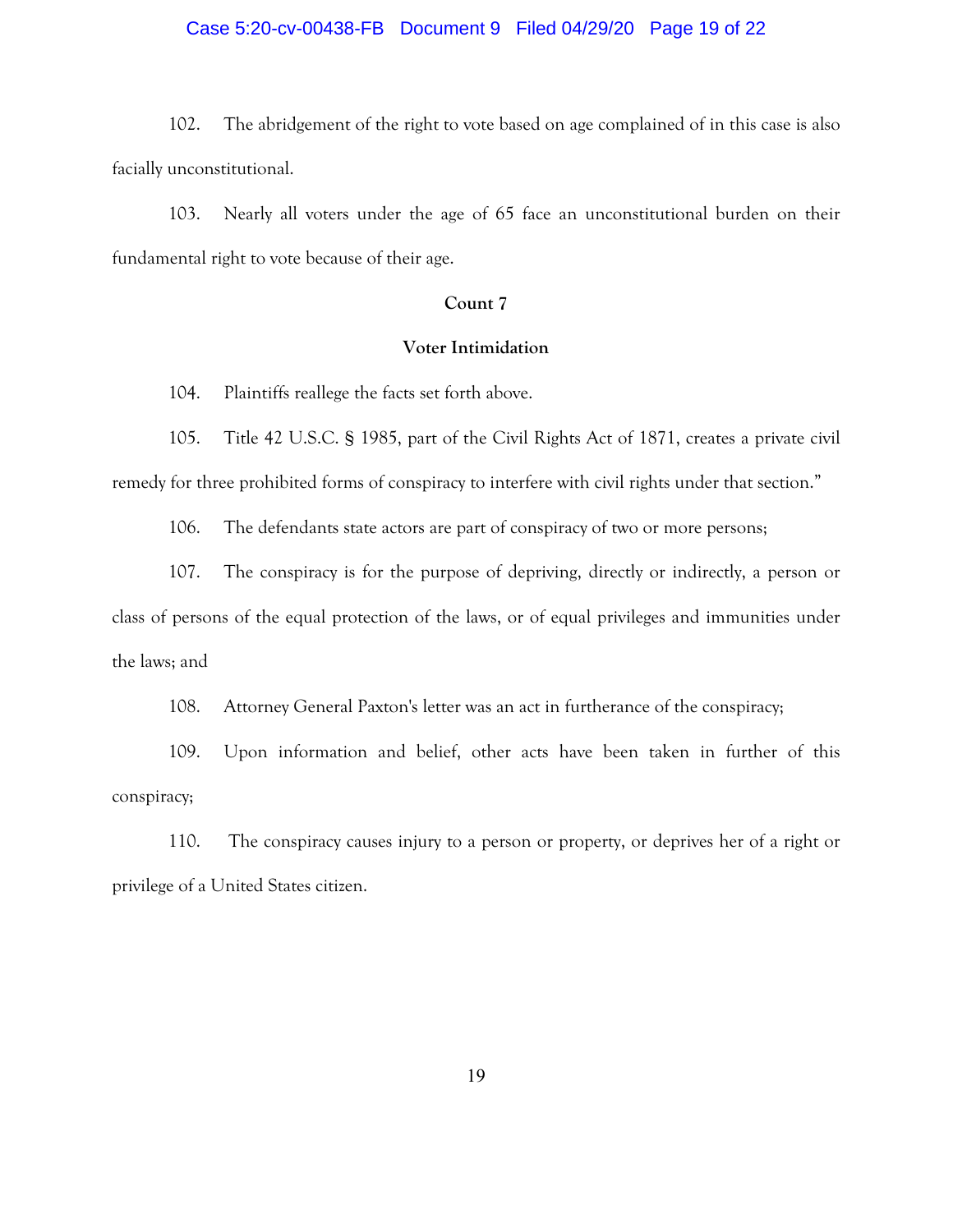#### **EQUITY**

111. Plaintiffs have no adequate remedy at law. Unless restrained, Defendants will injure and continue to injure Plaintiffs and other Texas voters in the manner set forth above.

#### **PRAYER FOR RELIEF**

WHEREFORE, Plaintiffs respectfully pray that this Court:

112. Issue a declaratory judgment, pursuant to 28 U.S.C. §§ 2201 and 2202 and Federal Rules of Civil Procedure Rule 57, declaring that these Election Conditions are illegal and unconstitutional as described above, in violation of Section 2 of the Voting Rights Act, 42 U.S.C. 1973 and the First, Fourteenth, Fifteenth and Twenty-Sixth Amendments to the United States Constitution.

113. Enjoin the Defendants, their agents, employees, and those persons acting in concert with them, from enforcing or giving any effect to the requirements of these Election Conditions, including enjoining Defendants from conducting any elections utilizing these Election Conditions.

114. Make all further orders as are just, necessary, and proper to ensure complete fulfillment of this Court's declaratory and injunctive orders in this case.

115. Issue an order requiring Defendants to pay Plaintiffs' costs, expenses and reasonable attorneys' fees incurred in the prosecution of this action, as authorized by the Voting Rights Act and the Civil Rights Attorneys Fees Awards Act of 1976, 42 U.S.C. §§ 1973l(e) & 1988.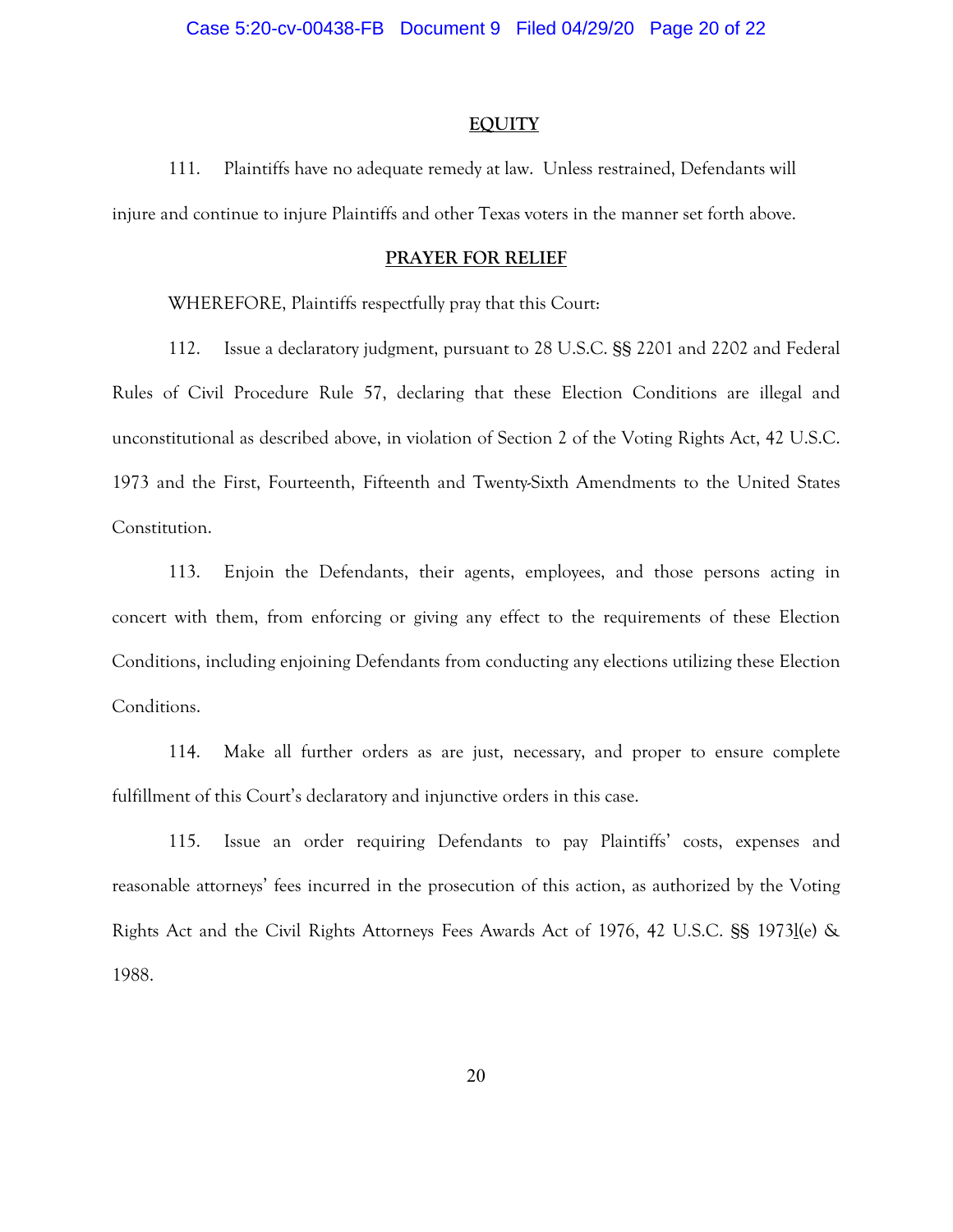### Case 5:20-cv-00438-FB Document 9 Filed 04/29/20 Page 21 of 22

116. Retain jurisdiction and require Texas to obtain preclearance pursuant to Section

3(c) of the Voting Rights Act, 42 U.S.C. § 1973a(c) with respect to its voting practices and procedures.

117. Grant such other and further relief as it deems proper and just.

This the 29<sup>th</sup> day of April, 2020.

Respectfully submitted,

## TEXAS DEMOCRATIC PARTY

By: /s/ Chad W. Dunn Chad W. Dunn General Counsel State Bar No. 24036507 Brazil & Dunn, LLP 4407 Bee Caves Road, Suite 111 Austin, Texas 78746 Telephone: (512) 717-9822 Facsimile: (512) 515-9355 chad@brazilanddunn.com

K. Scott Brazil State Bar No. 02934050 Brazil & Dunn, LLP 13231 Champion Forest Drive, Suite 406 Houston, Texas 77069 Telephone: (281) 580-6310 Facsimile: (281) 580-6362 scott@brazilanddunn.com

Dicky Grigg State Bar No. 08487500 Law Office of Dicky Grigg, P.C. 4407 Bee Caves Road, Suite 111 Austin, Texas 78746 Telephone: 512-474-6061 Facsimile: 512-582-8560 dicky@grigg-law.com